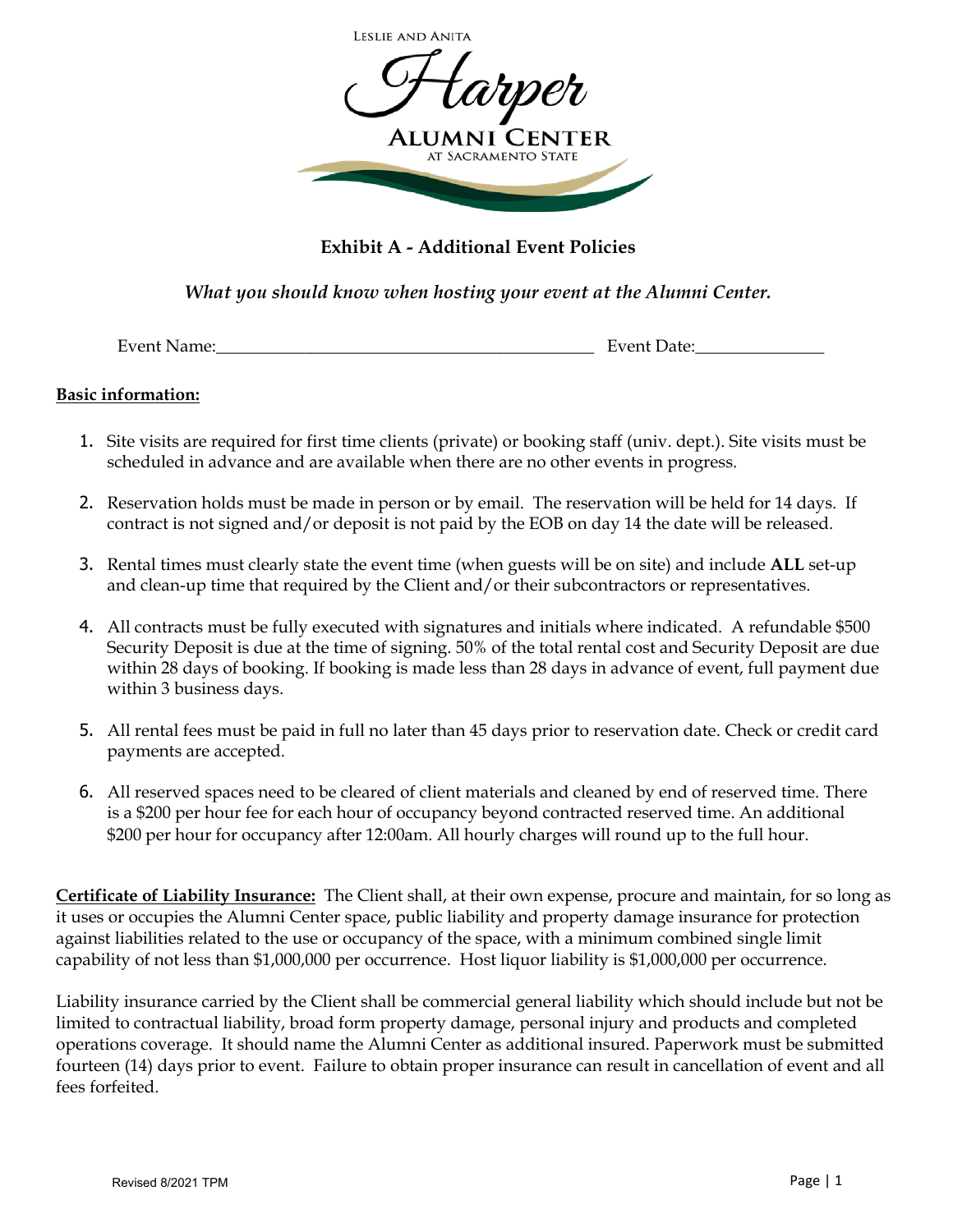**Selection of Caterer:** It is recommended that Client select a caterer from Alumni Center's Approved Caterers List. This list is made up of caterers who have an established relationship with the Alumni Center and are familiar with the facilities, the Center's policies and procedures, and have insurance/licensing paperwork on file. A \$500 Outside Caterer fee is required if Client selects a caterer not on the Approved Caterers List. If an outside caterer is used, the caterer must fill out an application to work out of the Alumni Center. Caterers must be approved in advance by the Alumni Center and will be required to provide proof of liability insurance naming the Alumni Association, Alumni Center and Sacramento State as additional insureds with a minimum combined single limit capability of not less than \$1,000,000 per occurrence.

A copy of your catering order must be submitted to the Alumni Center and Events Manager fourteen (14) days prior to event.

Pot-lucks or self-prepared food for your event is not allowed. All food brought into the Alumni Center must be purchased from/provided by a licensed and insured catering company, restaurant, or bakery. Any exception requires prior, written approval from the Alumni Center and Events Manager.

**Alcohol:** Alcoholic beverages may be served at the Alumni Center.

a. Sale of alcohol:

If beverages are sold by the glass, or if an admission price is paid by attendees, this constitutes the sale of alcohol according to the Alcohol Beverage Control (ABC) Board, and as such, the client is required to get a one-day permit. The Client may also opt to hire a caterer that holds a valid alcohol catering permit.

b. Complimentary or hosted alcohol:

If alcoholic beverages are provided at no cost to attendees, and/or no admission or ticket price is required to attend, then no ABC License is required. A caterer without an alcoholic catering permit may still provide a paid bartender to serve complimentary (hosted) alcohol, but the alcohol must be furnished by the Client.

In either case, the following conditions apply:

- 1. An alcoholic beverage clause must be added to the client's event insurance.
- 2. The alcohol must be served/sold using staff (paid) bartenders and not volunteers or family members.

**Pre-Event Walk-through:** A pre-event walk-through is suggested. Please call (916) 278-7809 to schedule a walk-through approximately 7-14 days prior to the event. The caterer, event planner(s) and any other major subcontractors may attend.

**Post-Event Walk-through required:** A post-event walk-through is required and must be completed by Alumni Center staff on duty and the client or caterer before departing premises.

**Subcontracted Vendors and Suppliers:** Client must submit a list of all sub-contracted vendors and suppliers (i.e., caterers, florists, musicians, rental companies, electrician, etc.) to the Alumni Center and Event Manager no later than 14 days prior to the event.

**Deliveries/Pick-ups/Storage:** Deliveries/pickups must take place on the day of the event during the designated set-up time unless otherwise approved in advance. Alumni Center staff will not be responsible for assisting in loading, lifting, carrying or installing equipment. There is no storage available. Items delivered the day of the event, must be picked up by the end of the event. There is no parking under the entry portico to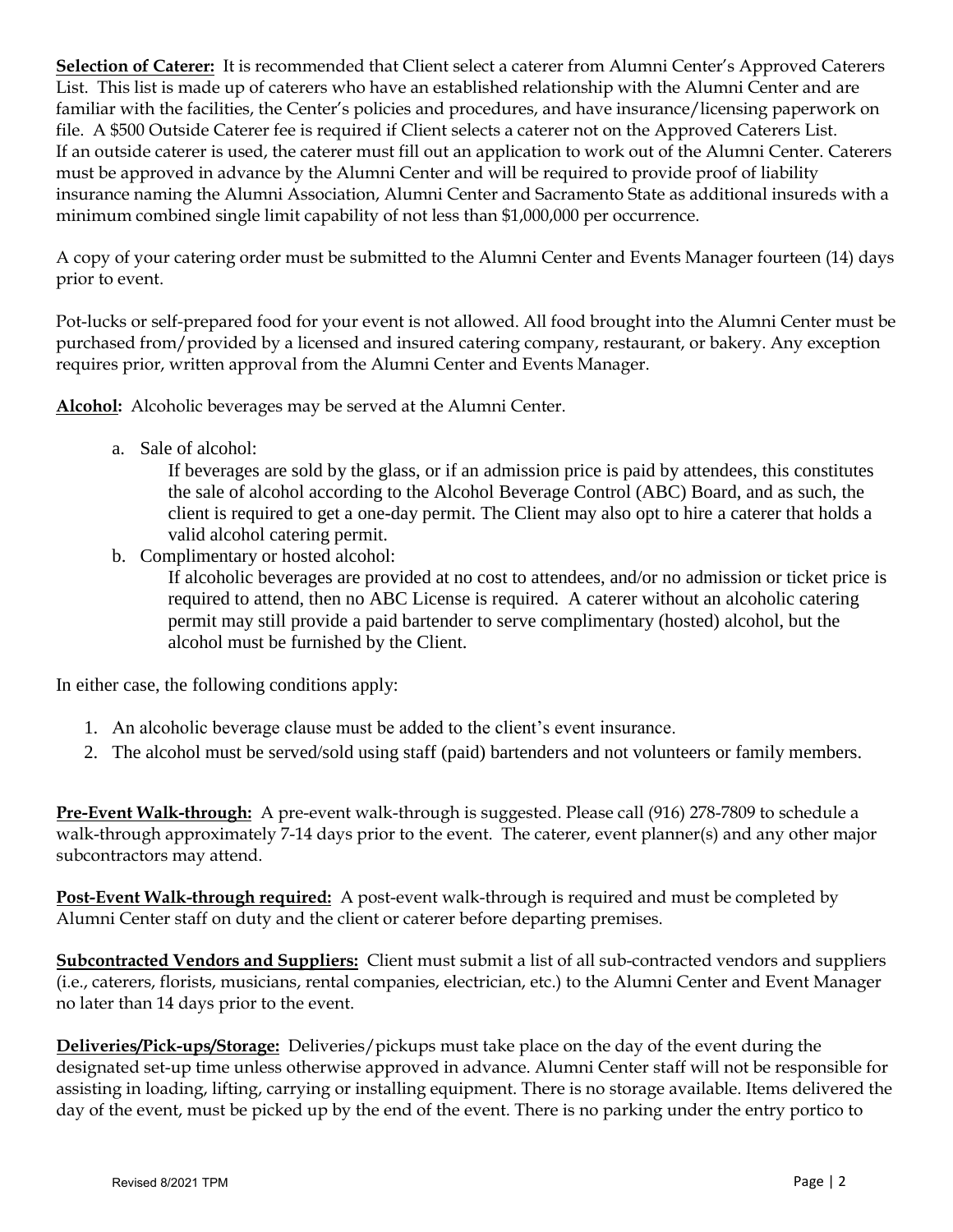load/unload items for your event. You may park by the kitchen loading dock to gain access to the building.

**Printed Materials:** Client may not advertise the event day or time before the deposit and a fully executed facility rental contract have been received by the Alumni Center. Printed materials brought to the Alumni Center for your event must also be removed.

**Décor:** All event décor plans, including details such as music, balloons, ice sculptures, floral arrangements, displays, banners, candles and lighting, must be approved in advance. Any decorative items at the event deemed unsafe by Alumni Center Staff will be removed. The use of confetti inside or outside is prohibited.

Décor must not endanger Alumni Center walls, panels or signage; require moving works of art; or affect their appearance. All decor and signage must be free standing. Nails, staples or tape may not be used on walls, floors or windows. Client will not post or allow to be posted any signs, posters or banners without prior approval.

Candles and small votives must be surrounded by glass, extending 3" above the flame. Any plant brought into the Alumni Center must be clean and free of pests.

No smoke/fog machines are allowed.

**Musical Entertainment:** Amplified music or entertainment is subject to preview for sound volume and approval. Concerts are prohibited.

**Audio/Visual Needs:** The Alumni Center has basic audio/visual items. If client requires more extensive needs, equipment rental arrangements can be made through the Alumni Center Events Manager.

**Dancing:** A dance floor is required if there is dancing. Available for rental for \$400.00.

**Photography:** Photography is allowed in the Alumni Center and surrounding grounds. If other photography, press or other media coverage of the event is desired, Client must obtain prior approval of these plans through the Alumni Center Manager.

**Parking:** There is on-site parking available for guests and event staff, however, Monday – Friday parking permits are required. Permits can be purchased at the parking kiosks throughout the parking lots at a cost of \$7.00 per vehicle. Groups requiring parking permits in advance of the event can make arrangements through UTAPS at (916) 278-7275.

**NO Smoking:** California State University, Sacramento policy states "No Smoking inside or within 20 feet of all buildings or walkways." There is no smoking allowed on the patio.

**Security:** For some events, security may be required. The Alumni Center Manager will make that determination. If security is required, Client will hire the Sacramento State Police.

If the fire department comes out due to a false alarm or the police come out due to failure to follow the sound ordinance or for any type of physical altercations, the client will be billed directly.

**Set-up, Breakdown and Clean-up:** Plans for set-up must be submitted fourteen (14) days in advance of the event to the Alumni Center Manager. Set-up must be scheduled into your rental period. A minimum set-up period of one (1) hour prior to the event start time and clean-up period of one (1) hour after the event end time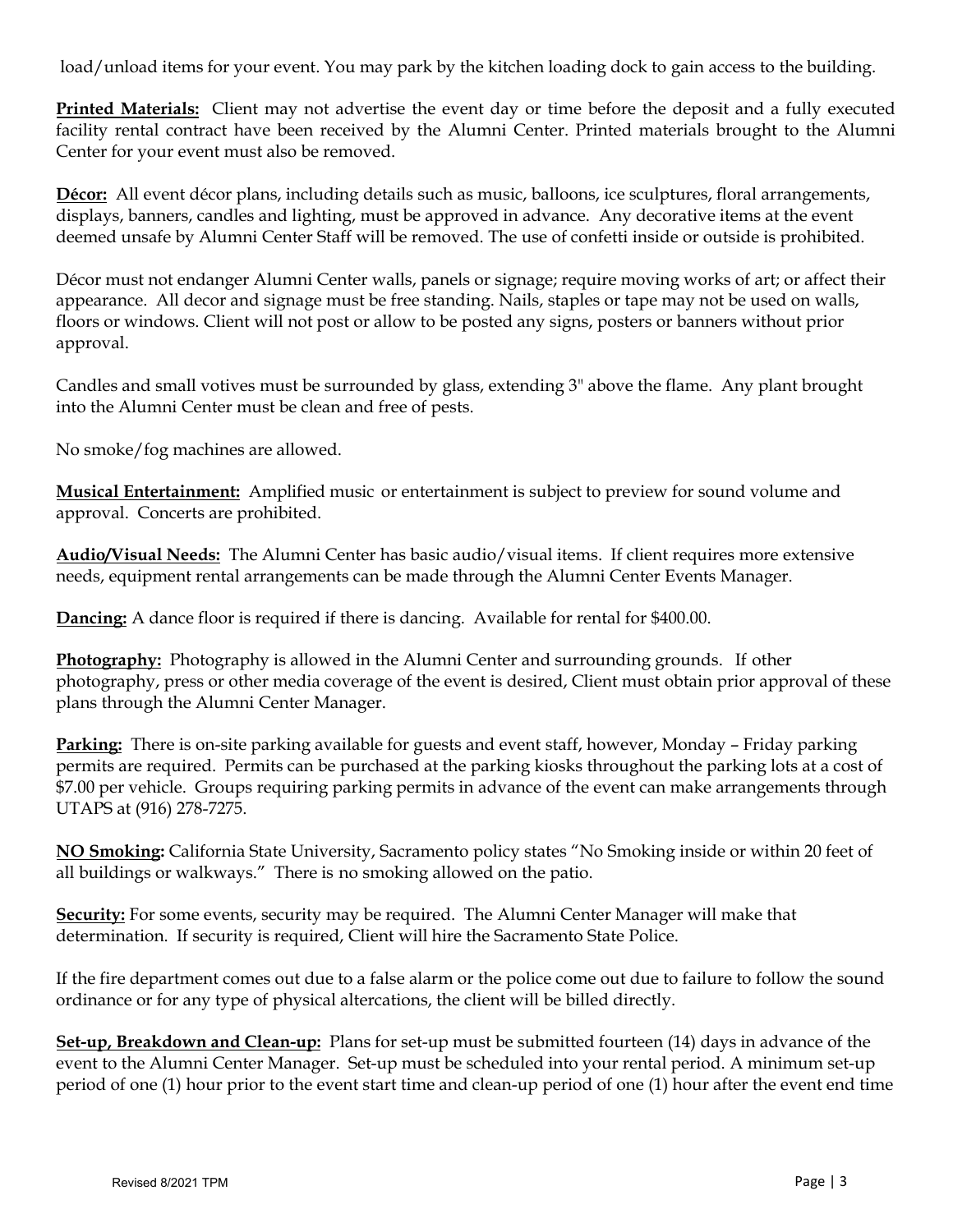is required, unless otherwise approved by the Alumni Center Manager. Additional costs per hour will apply if your event exceeds the scheduled time.

Alumni Center is responsible for all set-up and breakdown of Center's physical property and for proper handling and storage of all Alumni Center items. Doorways must not be obstructed. Front doors may be propped open only for delivery and removal of vendor equipment. All tables, chairs, equipment and instruments must be set-up three (3) feet from the walls. Nothing may be leaned against the walls.

At the end of the function Client must remove all equipment and décor supplied by an outside source from the Alumni Center. All trash must be placed in receptacles provided. The Alumni Center will not be responsible for any items remaining on the premises. A storage fee of \$50 per day will be charged for items not removed by the end of the event. The Alumni Center is not responsible for any lost or stolen catering supplies, equipment or any other property, belonging to the Client and/or their subcontractors.

**After the event, the Alumni Center facilities must be returned to the same condition in which they were found. Cleanup and removal of all materials and decorations brought into the Alumni Center is the responsibility of Client and/or Client's subcontractors. No food remnants may be left and the facility must be free of debris (i.e. all garbage in garbage cans, not on the tables or floor). If the Alumni Center staff judge routine cleaning and maintenance to be inadequate to return the premises to its prior condition, the additional cost of special maintenance services or repairs will be deducted from Client's security deposit and/or billed directly to Client.** 

# **Rental Fees:**

The amount of space you require and when you require it, determines our rental fees. Your contract will state the total amount due for your event. Rental fees include the use of the allotted space, tables and chairs owned by the Alumni Center, staff on-site during your event and set-up/breakdown of Alumni Center tables and chairs.

#### **Cancellations:**

# **Cancellation by Client of a reservation is subject to the following conditions and fees:**

- a. If Client gives notice in excess of 61 days in advance of the scheduled event date, all fees paid will be refunded minus a \$100.00 administrative fee.
- b. With 60 31 days notice before the scheduled event date, 75% of the fees paid will be refunded.
- c. With less than 30 days notice of the scheduled date, 100% of the total rental fees received will be forfeited.
- d. All cancellations are required to be in writing and may be faxed, mailed, e-mailed, or hand delivered.

#### **Cancellation with cause by the Sacramento State Alumni Association:**

If Client fails to comply with the terms and conditions set forth herein, the Alumni Association reserves the right to cancel at any time, with or without notice. Such cancellation shall result in the forfeiture of all fees.